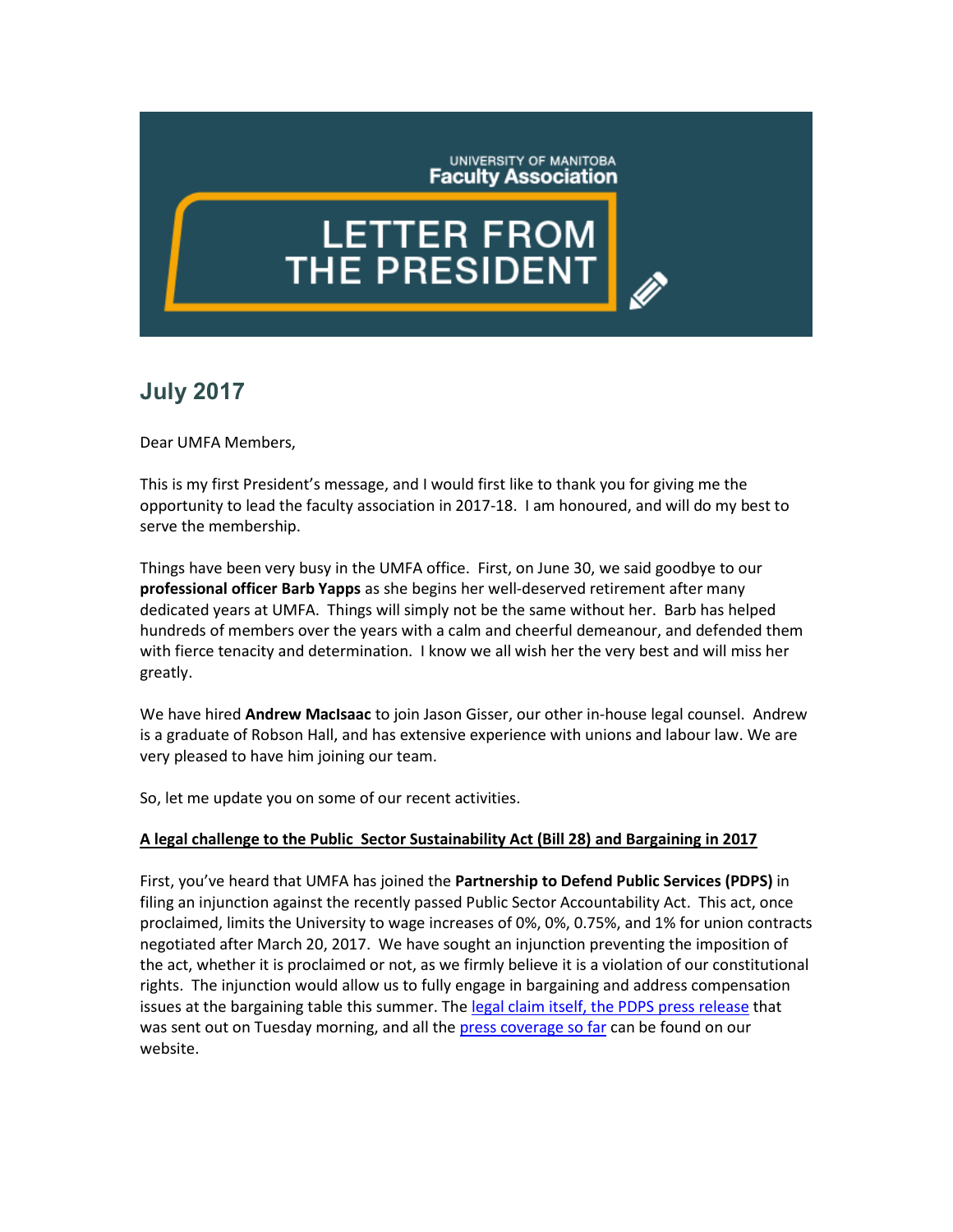In parallel with this, we are preparing for bargaining as our last collective agreement ended on March 31. We thank all of you who took time to participate in our constituency meetings and filled out our bargaining survey. Using this information, our UMFA staff and the Collective Agreement Committee are now finalizing our package of proposals that will be brought to **a Special General Meeting later this month**. For a brief primer on bargaining, see our latest Newsletter, which can b[e found at this link.](http://umfa.ca/images/pdfs/newsletters/Bargaining-in-Context_June_2017.pdf)

### **Some Reflections on President Barnard's Recent Comments**

Finally, let me briefly address President Barnard's response to a letter that we sent him regarding the recently passed University budget (which is on our website, [here\)](http://umfa.ca/news/70-budget-highs-and-lows-a-reflection-on-the-um-budget-2017-18). In his letter, he said he was challenged to replicate our claim that the welcome increase to the unit budgets only restored most of this year's cuts, but the units are still \$20.3 million below the 2012-2013 levels. Our numbers were based on the following:

| Cumulative cuts to faculties, colleges and libraries baseline budgets since 2013-14 |         |      |                         |         |         |
|-------------------------------------------------------------------------------------|---------|------|-------------------------|---------|---------|
|                                                                                     | 2013-14 |      | 2014-15 2015-16 2016-17 |         | 2017-18 |
| Annual (cut) increase                                                               | $-3.9$  | -4.7 | $-10.1$                 | -7.8    | 6.2     |
| Cumulative since 2013                                                               | $-3.9$  | -8.6 | -18.7                   | $-26.5$ | $-20.3$ |

These come from Table 1 of the budget submissions provided to, and passed by, the Board of Governors for 2013-2016 budget years, and from Attachment 3 of the 2017-2018 budget submission. These budget submissions can be found within the Board of Governors open agendas at the following links:

- [BoG meeting of May, 2017](http://umanitoba.ca/admin/governance/media/2017_05_23_BOG_Open_Agenda.pdf)
- [BoG meeting of May, 2016](http://umanitoba.ca/admin/governance/media/2016_05_24_BOG_Open_Agenda.pdf)
- [BoG Meeting of May, 2015](http://umanitoba.ca/admin/governance/media/2015_05_19_BOG_Open_Agenda.pdf)
- [BoG Meeting of May, 2014](http://umanitoba.ca/admin/governance/images/2014_05_20_BOG_OPEN_Agenda.pdf)
- [BoG Meeting of May, 2013](http://umanitoba.ca/admin/governance/media/2013_05_21_BOG_Open_Agenda.pdf)

These cuts concern us – the administration's spending priorities must address U of M's core mission of research and teaching. We need to ensure faculty renewal, job security, fair compensation, fair workloads, safe and accessible facilities, reasonable class sizes, and adequate course offerings to provide our students with the quality of education they deserve.

I think it's also important to address several of President Barnard's other comments, particularly those in regard to an interview with Robert Chernomas, UMFA's Chief Negotiator in 2016-2017, that was published by CAUT not long ago (se[e https://www.caut.ca/bulletin/2017/05/interview](https://www.caut.ca/bulletin/2017/05/interview-robert-chernomas)[robert-chernomas.](https://www.caut.ca/bulletin/2017/05/interview-robert-chernomas)) I echo what Dr. Chernomas has said. The administration needs to understand that our position at the bargaining table is not the will of any single individual – we establish our bargaining positions through a participatory democratic process. When the UMFA bargaining team enters bargaining it is with a mandate.

President Barnard also took issue with Dr. Chernomas's assertion that strike votes are the only means by which academic freedom, fair salaries, and collegial governance can be protected.